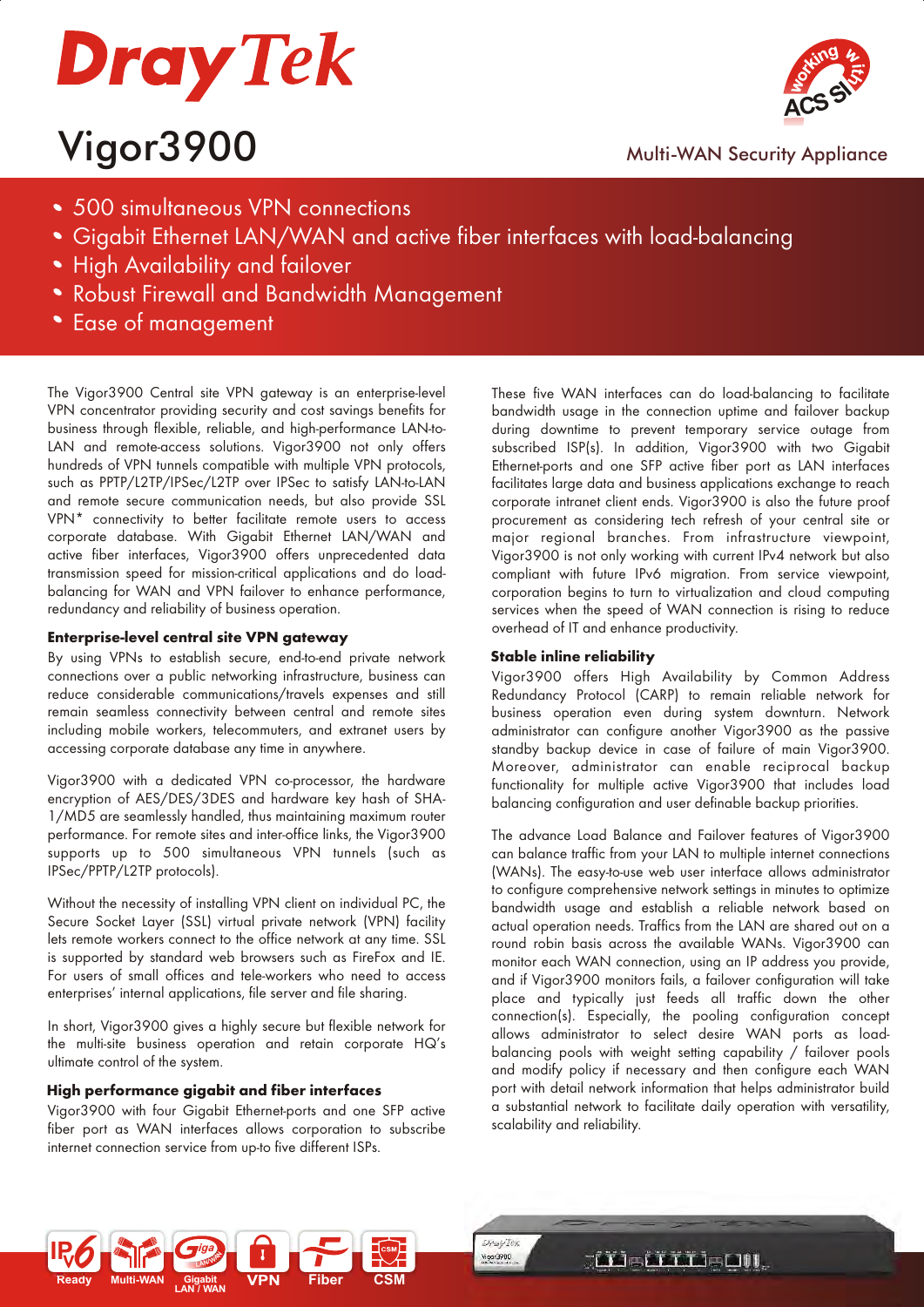

### **Highly secure and efficient corporate application management**

Vigor3900 with Certificate Management function including Root CA, Trusted CA and Local CA is a comprehensive Certificate Authority (CA) server. To prevent eavesdropping, Vigor3900 enforces advance encrypted mechanism implemented a pair of public and private keys as exchanging certificate between server and client instead of using pre-shared key which might be stolen by hackers during interchange. Vigor3900 offers flexible methods to grant certificate for any trusted applicant who may use it for the VPN connection. Administrator of Vigor3900 can choose to accept/sign client's CA certificate or generate a signed CA certificate through building root CA function for client's VPN connection needs in case some clients do not have CA certificate in hand. As a result, Certificate Management by Vigor3900 offers secure and flexible ways for business certification process.

The DoS/DDoS prevention and URL/Web content filter strengthen the security outside and inside the network. The enterprise-level CSM (Content Security Management) enables users to control and manage IM (Instant Messenger) and P2P (Peer-to-Peer) applications more efficiently. The CSM hence prevents inappropriate content from distracting employees and impeding productivity. Furthermore, the CSM can keep office networks threat-free and available.

Quality of Service (QoS) function of Vigor3900 implemented Ingress and Egress Filter Rules monitoring LAN/WAN incoming and outgoing data packets. These rules can prevent unwanted data packets from outside to access corporate network as well as distribute corporate data to non-recognizable destinations. The subscribed bandwidth wouldn't be wasted on useless data packet

exchange activities and may reduce the risk of damage corporate network or confidential information leakage. Moreover, Vigor3900 has eight classes of priority level settings which allow administrator to better prioritize the importance of bandwidth usage in detail. Administrator can use bandwidth limitation to grant different bandwidth to different workgroups based on their main job function which can be viewed as macro view of bandwidth allocation. In the micro view, administrator can define different sessions through session limitation to individual client device based on IP address in each workgroup. For instance, Sales Dept. in total might need the larger bandwidth than others for better serving customers. However, sales assistants could be granted minimum sessions because they don't need to interact with customers directly to facilitate their jobs.

#### **Easy-to-use centralized management**

Vigor3900 embedded with an easy-to-use user interface shorten administrator's learning curve to adopt its management mechanism to control CO side network and hundreds VPN connections of remote sites. By the easy-to-use user interface, business doesn't need to allocate the highly experienced technician as the administrator and can save training cost/time for recruiting new hire. Besides, Vigor3900 compliant with TR-069 protocol can be managed by VigorACS SI centralized management system that makes you have the choice to outsource IT management to System Integrator who can provide both Internet access service (last mile license from ISP/Telco) and device remote management/diagnostic services to stay focused on business essentials.

#### \* Firmware upgradeable

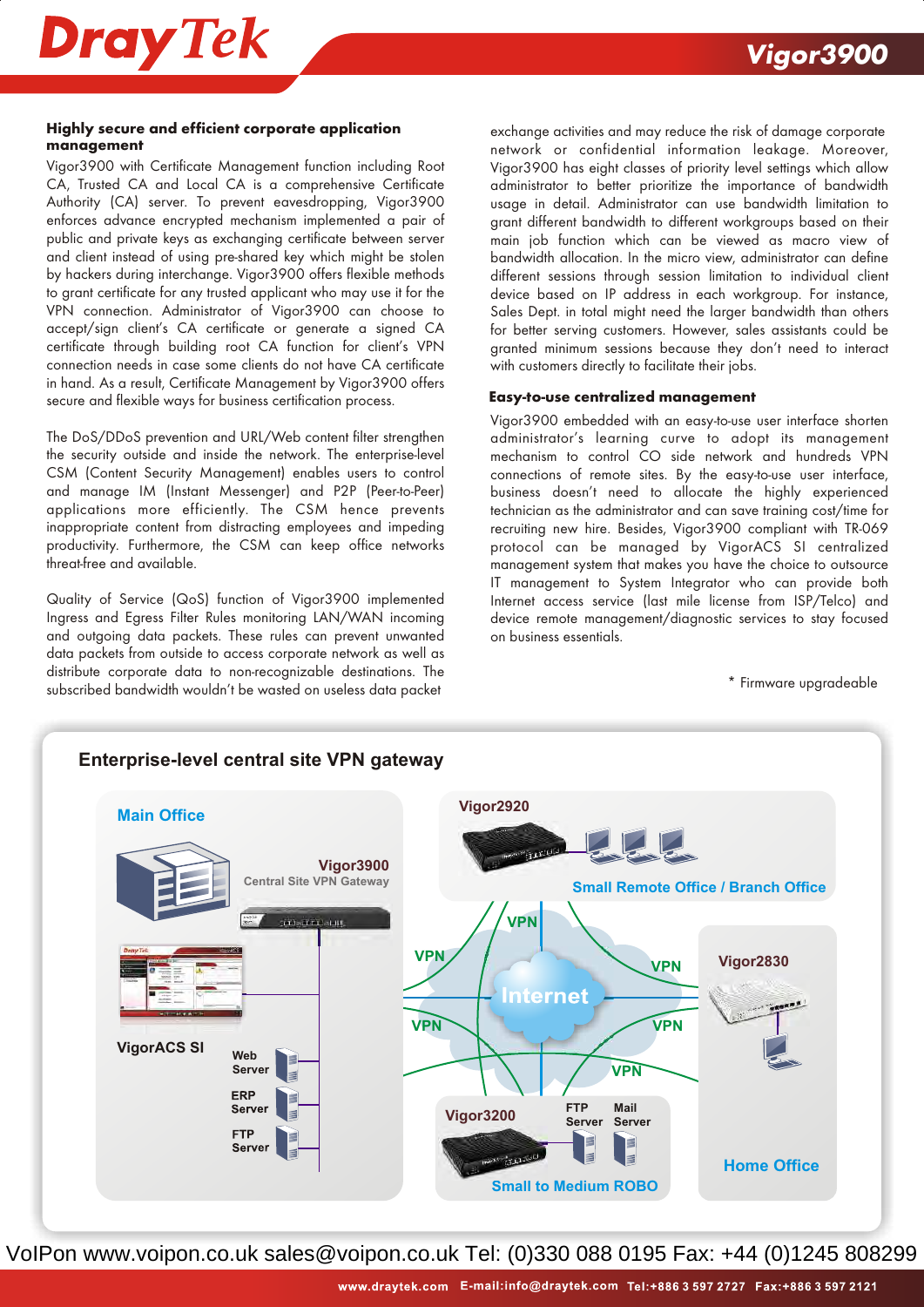# **Dray Tek**

## **Vigor3900**



### **Mobile-OTP**



### **User Management**

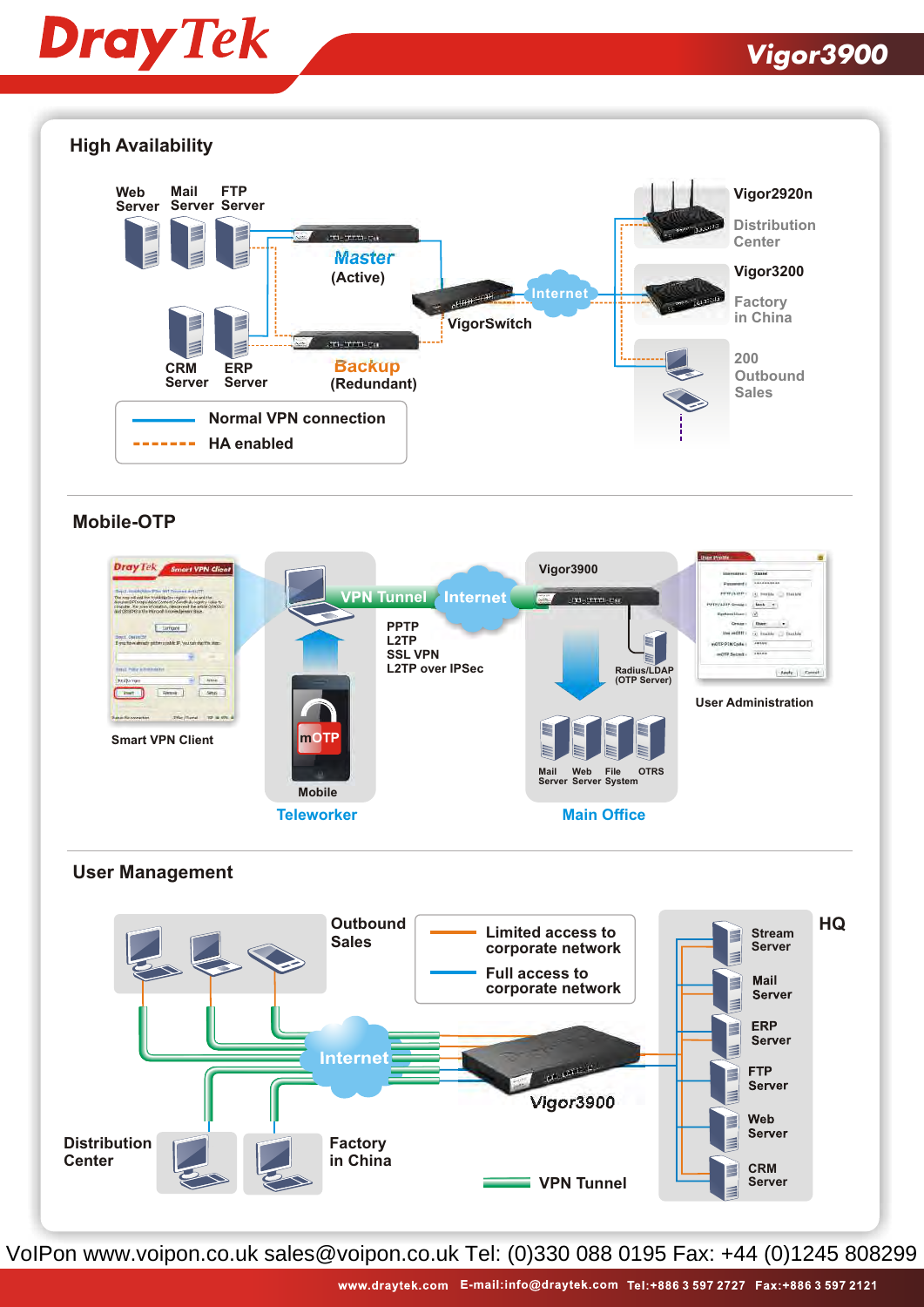



### **Technical Specification**

| <b>WAN Protocol</b>                          |                                                                                                                                                                                                                                                                                                                                                                                                                                                                                  |
|----------------------------------------------|----------------------------------------------------------------------------------------------------------------------------------------------------------------------------------------------------------------------------------------------------------------------------------------------------------------------------------------------------------------------------------------------------------------------------------------------------------------------------------|
| <b>Ethernet</b>                              | · PPPoE, PPTP, DHCP client, static IP, L2TP*, IPv6.                                                                                                                                                                                                                                                                                                                                                                                                                              |
| <b>Multi WAN</b>                             |                                                                                                                                                                                                                                                                                                                                                                                                                                                                                  |
| <b>Outbound policy based</b><br>load balance | • Allow your local network to access Internet using multiple Internet connections with<br>high-level of Internet connectivity availability.<br>• 4 dedicated Ethernet WAN ports (10/100/1000Mbps) and 1 active fiber (SFP) slot.<br>• WAN fail-over or load-balanced connectivity.<br>• Redundancy.<br>· By WAN interfaces traffic volume.<br>• By destination IP address range.<br>· By fixed VPN connection.<br>• Flexible pooling rule setting.<br>• Auto-detect line status. |
| <b>Bandwidth on demand</b>                   | • Service/IP based preference rules or auto-weight.                                                                                                                                                                                                                                                                                                                                                                                                                              |
| <b>VPN</b>                                   |                                                                                                                                                                                                                                                                                                                                                                                                                                                                                  |
| <b>Prevent Replay Attack</b>                 |                                                                                                                                                                                                                                                                                                                                                                                                                                                                                  |
| <b>Protocols</b>                             | · PPTP, IPSec, L2TP, L2TP over IPSec.                                                                                                                                                                                                                                                                                                                                                                                                                                            |
|                                              | Up to 500 connections simultaneously . LAN to LAN, remote access (teleworker-to-LAN), dial-in or dial-out.                                                                                                                                                                                                                                                                                                                                                                       |
| <b>VPN trunking</b>                          | . VPN load-balancing and VPN backup.                                                                                                                                                                                                                                                                                                                                                                                                                                             |
| <b>VPN throughput</b>                        | • 760Mbps.                                                                                                                                                                                                                                                                                                                                                                                                                                                                       |
| <b>NAT-traversal (NAT-T)</b>                 | • VPN over routes without VPN pass-through.                                                                                                                                                                                                                                                                                                                                                                                                                                      |
| <b>PKI</b> certificate                       | • Digital signature (X.509).                                                                                                                                                                                                                                                                                                                                                                                                                                                     |
| <b>IKE</b> authentication                    | • Pre-shared key; IKE.                                                                                                                                                                                                                                                                                                                                                                                                                                                           |
| <b>Authentication</b>                        | • Hardware-based MD5, SHA-1.                                                                                                                                                                                                                                                                                                                                                                                                                                                     |
| <b>Encryption</b>                            | • MPPE and hardware-based AES/DES/3DES.                                                                                                                                                                                                                                                                                                                                                                                                                                          |
| <b>RADIUS client</b>                         | • Authentication for PPTP remote dial-in.                                                                                                                                                                                                                                                                                                                                                                                                                                        |
| <b>DHCP over IPSec*</b>                      | • Because DrayTek add a virtual NIC on the PC, thus, while connecting to the server via IPSec tunnel, PC<br>will obtain an IP address from the remote side through DHCP protocol, which is quite similar with PPTP.                                                                                                                                                                                                                                                              |
| <b>GRE over IPSec</b>                        | • Creating a virtual point-to-point link to various brands of routers at remote sites over an IP<br>internetwork.                                                                                                                                                                                                                                                                                                                                                                |
| <b>Dead Peer Detection (DPD)</b>             | • When there is traffic between the peers, it is not necessary for one peer to send a keep-alive to check                                                                                                                                                                                                                                                                                                                                                                        |

for liveness of the peer because the IPSec traffic serves as implicit proof of the availability of the peer. VoIPon www.voipon.co.uk sales@voipon.co.uk Tel: (0)330 088 0195 Fax: +44 (0)1245 808299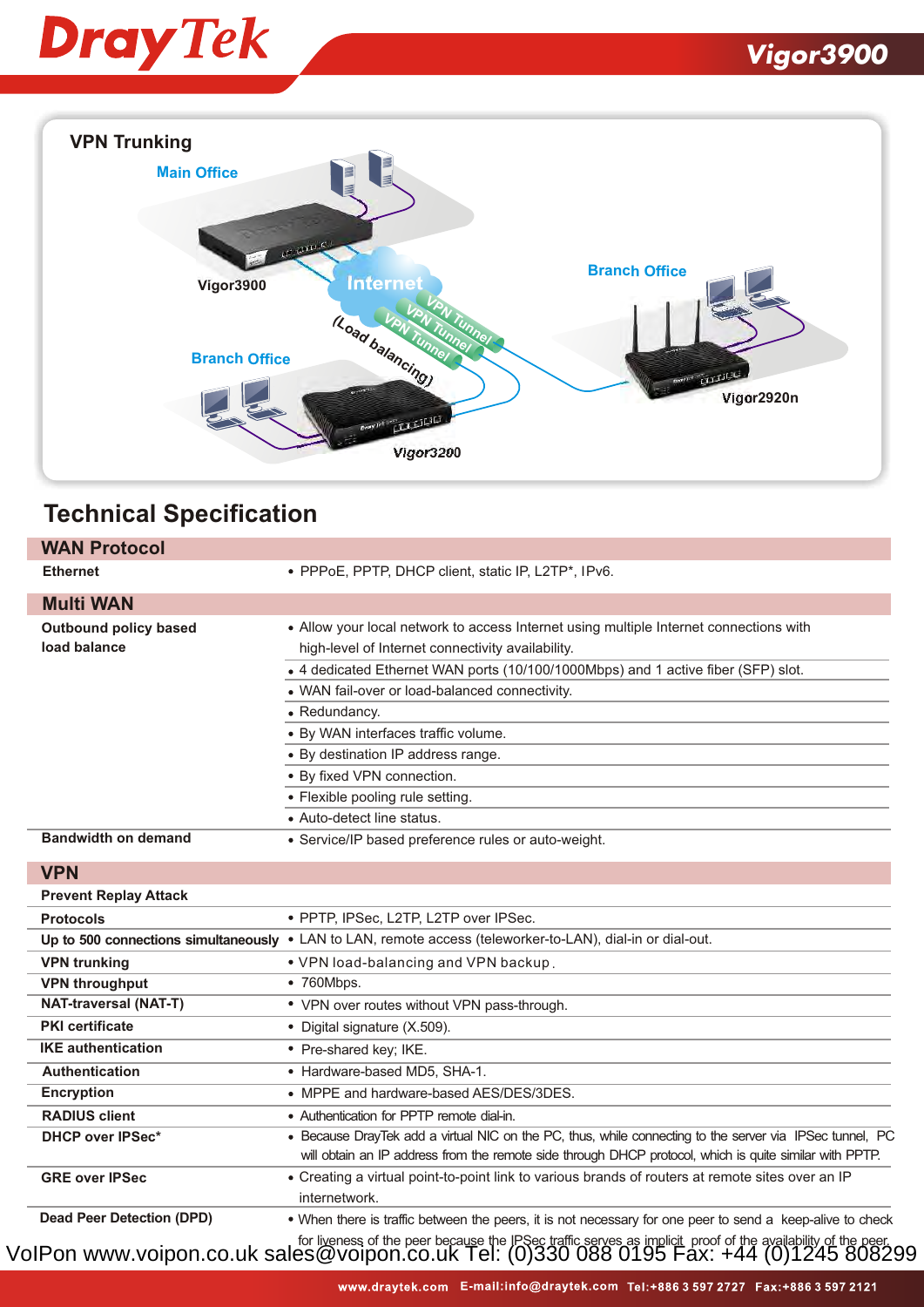## **Dray Tek**

### **Vigor3900**

| <b>Smart VPN software utility</b>       | • Provided free of charge for teleworker convenience (Windows environment).                                                                                                                                    |
|-----------------------------------------|----------------------------------------------------------------------------------------------------------------------------------------------------------------------------------------------------------------|
| Easy of adoption                        | . No additional client or remote site licensing required.                                                                                                                                                      |
| Industrial-standard interoperability    | • Compatible with other leading 3rd party vendor VPN devices.                                                                                                                                                  |
| <b>SSL VPN</b>                          |                                                                                                                                                                                                                |
|                                         | • Allow users to use a web browser for secure remote user login tunnel mode, application                                                                                                                       |
|                                         | mode, proxy mode                                                                                                                                                                                               |
|                                         | • Support 200 SSL tunnels*                                                                                                                                                                                     |
|                                         |                                                                                                                                                                                                                |
| <b>Content filter</b>                   |                                                                                                                                                                                                                |
| <b>IM/P2P blocking</b>                  | • Java applet, cookies, active X, compressed, executable, multimedia file blocking.                                                                                                                            |
| Web content filter                      | · Dynamic URL filtering database.                                                                                                                                                                              |
| Time schedule control                   | • Set rule according to your specific office hours.                                                                                                                                                            |
| <b>Firewall</b>                         |                                                                                                                                                                                                                |
| <b>Stateful Packet Inspection (SPI)</b> | • Outgoing/Incoming traffic inspection based on connection information.                                                                                                                                        |
| <b>Multi-NAT</b>                        | • You have been allocated multiple public IP address by your ISP. You hence can have a one-to-one                                                                                                              |
|                                         | relationship between a public IP address and an internal/private IP address. This means that you                                                                                                               |
|                                         | have the protection of NAT (see earlier) but the PC can be addressed directly from the outside world                                                                                                           |
|                                         | by its aliased public IP address, but still by only opening specific ports to it (for example TCP port                                                                                                         |
|                                         | 80 for an http/web server).                                                                                                                                                                                    |
| <b>Port redirection</b>                 | • The packet is forwarded to a specific local PC if the port number matches with the defined port                                                                                                              |
|                                         | number. You can also translate the external port to another port locally.                                                                                                                                      |
| <b>DMZ</b> host                         | • This opens up a single PC completely. All incoming packets will be forwarded onto the                                                                                                                        |
|                                         | PC with the local IP address you set. The only exceptions are packets received in response                                                                                                                     |
|                                         | to outgoing requests from other local PCs or incoming packets which match rules in the<br>other two methods.                                                                                                   |
|                                         | • The header information of an IP packet (IP or Mac source/destination addresses; source /destination                                                                                                          |
| Policy-based IP packet filter           |                                                                                                                                                                                                                |
|                                         | ports; DiffServ attribute; direction dependent, bandwidth dependent, remote-site dependent.                                                                                                                    |
| <b>DoS/DDoS prevention</b>              | • Act of preventing customers, users, clients or other computers from accessing data on a computer.<br>• Source IP address check on all interfaces only IP addresses classified within the defined IP networks |
| IP address anti-spoofing                | are allowed.                                                                                                                                                                                                   |
| <b>Notification</b>                     | • E-mail alert* and logging via syslog.                                                                                                                                                                        |
| <b>Bind IP to MAC address</b>           | • Flexible DHCP with 'IP-MAC binding'.                                                                                                                                                                         |
|                                         |                                                                                                                                                                                                                |
| <b>System management</b>                |                                                                                                                                                                                                                |
| Web-based user interface                | . Integrated web server for the configuration of routers via Internet browsers with HTTP.                                                                                                                      |
| (HTTP)                                  |                                                                                                                                                                                                                |
| <b>Quick start wizard</b>               | . Let administrator adjust time zone and promptly set up the Internet (PPPoE, PPTP, Static IP, DHCP).                                                                                                          |
| User management                         | . Dial-in access management (PPTP/L2TP and mOTP).                                                                                                                                                              |
| <b>CLI(Command Line Interface,</b>      | • Remotely administer computers via the telnet.                                                                                                                                                                |
| Telnet/SSH)                             |                                                                                                                                                                                                                |
| <b>DHCP client/relay/server</b>         | • Provides an easy-to configure function for your local IP network.<br>. When you connect to your ISP, by broadband or ISDN you are normally allocated an dynamic IP                                           |
| <b>Dynamic DNS</b>                      |                                                                                                                                                                                                                |
|                                         | address. i.e. the public IP address your router is allocated changes each time you connect to the ISP.                                                                                                         |
|                                         | If you want to run a local server, remote users cannot predict your current IP address to find you.                                                                                                            |
| <b>Administration access control</b>    | • The password can be applied to authentication of administrators.                                                                                                                                             |
| <b>Configuration backup/restore</b>     | . If the hardware breaks down, you can recover the failed system within an acceptable time. Through                                                                                                            |
|                                         | TFTP, the effective way is to backup and restore configuration between remote hosts.                                                                                                                           |
| <b>Built-in diagnostic function</b>     | . Dial-out trigger, routing table, ARP cache table, DHCP table, NAT sessions table,                                                                                                                            |
|                                         | data flow monitor, traffic graph, ping diagnosis, trace route.<br>• The Vigor has a real time clock which can update itself from your browser manually or more                                                 |
| <b>NTP client/call scheduling</b>       | conveniently automatically from an Internet time server (NTP). This enables you to schedule the router                                                                                                         |
|                                         | to dial-out to the Internet at a preset time, or restrict Internet access to certain hours. A schedule can                                                                                                     |
|                                         | also be applied to LAN-to-LAN profiles (VPN or direct dial) or some of the content filtering options.                                                                                                          |